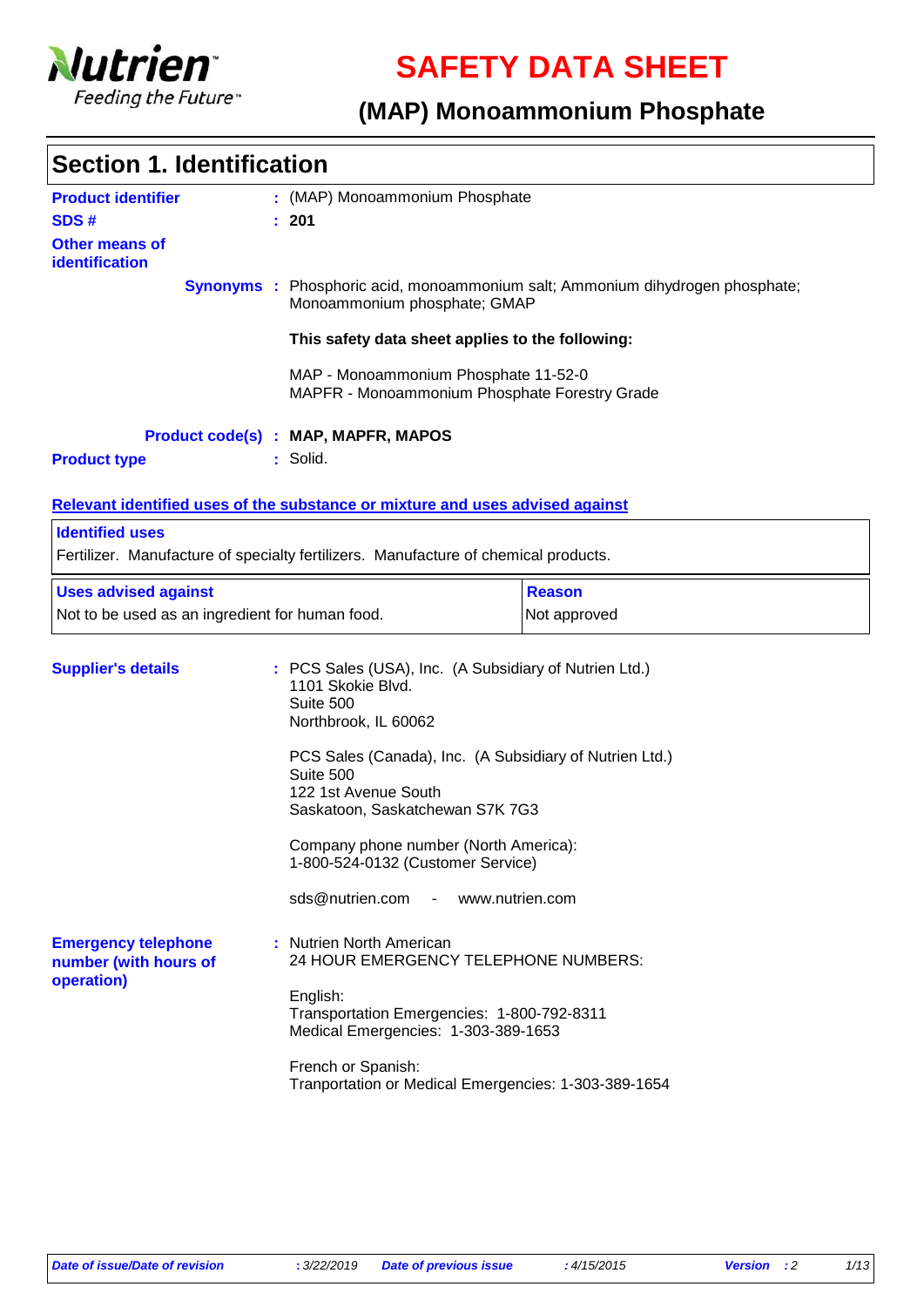# **Section 2. Hazard identification**

| <b>Classification of the</b><br>substance or mixture   |    | : Not classified.                                                                                                                                                                                                                                                                                                     |
|--------------------------------------------------------|----|-----------------------------------------------------------------------------------------------------------------------------------------------------------------------------------------------------------------------------------------------------------------------------------------------------------------------|
| <b>OSHA/HCS status</b>                                 |    | : While this material is not considered hazardous by the OSHA Hazard<br>Communication Standard (29 CFR 1910.1200), this SDS contains valuable<br>information critical to the safe handling and proper use of the product. This SDS<br>should be retained and available for employees and other users of this product. |
| <b>GHS label elements</b>                              |    |                                                                                                                                                                                                                                                                                                                       |
| <b>Hazard pictograms</b>                               | ÷. | Not Applicable.                                                                                                                                                                                                                                                                                                       |
|                                                        |    | No Aplicable.                                                                                                                                                                                                                                                                                                         |
|                                                        |    | Non applicable.                                                                                                                                                                                                                                                                                                       |
| <b>Signal word</b>                                     |    | : No signal word.                                                                                                                                                                                                                                                                                                     |
| <b>Hazard statements</b>                               |    | : Not applicable.                                                                                                                                                                                                                                                                                                     |
| <b>Precautionary statements</b>                        |    |                                                                                                                                                                                                                                                                                                                       |
| <b>General</b>                                         |    | : Read label before use. Keep out of reach of children. If medical advice is needed,<br>have product container or label at hand.                                                                                                                                                                                      |
| <b>Prevention</b>                                      |    | : Not applicable.                                                                                                                                                                                                                                                                                                     |
| <b>Response</b>                                        |    | : Not applicable.                                                                                                                                                                                                                                                                                                     |
| <b>Storage</b>                                         |    | : Not applicable.                                                                                                                                                                                                                                                                                                     |
| <b>Disposal</b>                                        |    | : Not applicable.                                                                                                                                                                                                                                                                                                     |
| <b>Supplemental label</b><br>elements                  |    | : None known.                                                                                                                                                                                                                                                                                                         |
| Other hazards which do not<br>result in classification |    | : Handling and/or processing of this material may generate a dust which can cause<br>mechanical irritation of the eyes, skin, nose and throat.                                                                                                                                                                        |

# **Section 3. Composition/information on ingredients**

| Multi-constituent substance<br><b>Substance/mixture</b>                              |                               |                                      |
|--------------------------------------------------------------------------------------|-------------------------------|--------------------------------------|
| Ingredient name                                                                      | $\%$ (w/w)                    | <b>CAS number</b>                    |
| Ammonium dihydrogen orthophosphate<br>Ammonium sulfate<br>Calcium sulfate, dihydrate | 80 - 90<br>$3 - 5$<br>$1 - 2$ | 7722-76-1<br>7783-20-2<br>10101-41-4 |

Any concentration shown as a range is to protect confidentiality or is due to batch variation.

**There are no additional ingredients present which, within the current knowledge of the supplier and in the concentrations applicable, are classified as hazardous to health or the environment and hence require reporting in this section.**

**Occupational exposure limits, if available, are listed in Section 8.**

### **Section 4. First-aid measures**

|                     | <b>Description of necessary first aid measures</b>                                                                                                                                                                                                                                                                                 |
|---------------------|------------------------------------------------------------------------------------------------------------------------------------------------------------------------------------------------------------------------------------------------------------------------------------------------------------------------------------|
| <b>Eye contact</b>  | : Immediately flush eyes with plenty of water, occasionally lifting the upper and lower<br>eyelids. Check for and remove any contact lenses. Get medical attention if irritation<br>occurs.                                                                                                                                        |
| <b>Inhalation</b>   | : Remove person to fresh air. No known significant effects. Seek medical attention<br>for any signs of wheezing and/or breathing difficulties. For additional advice call the<br>medical emergency number on this SDS or your poison center or medical provider.                                                                   |
| <b>Skin contact</b> | : No known significant effects. Rinse the affected areas with water. Remove<br>contaminated clothing, jewelry, and shoes. Wash/clean items before reuse. Seek<br>medical attention for persistent skin pain or irritation. For additional advice call the<br>medical emergency number on this SDS or your poison center or doctor. |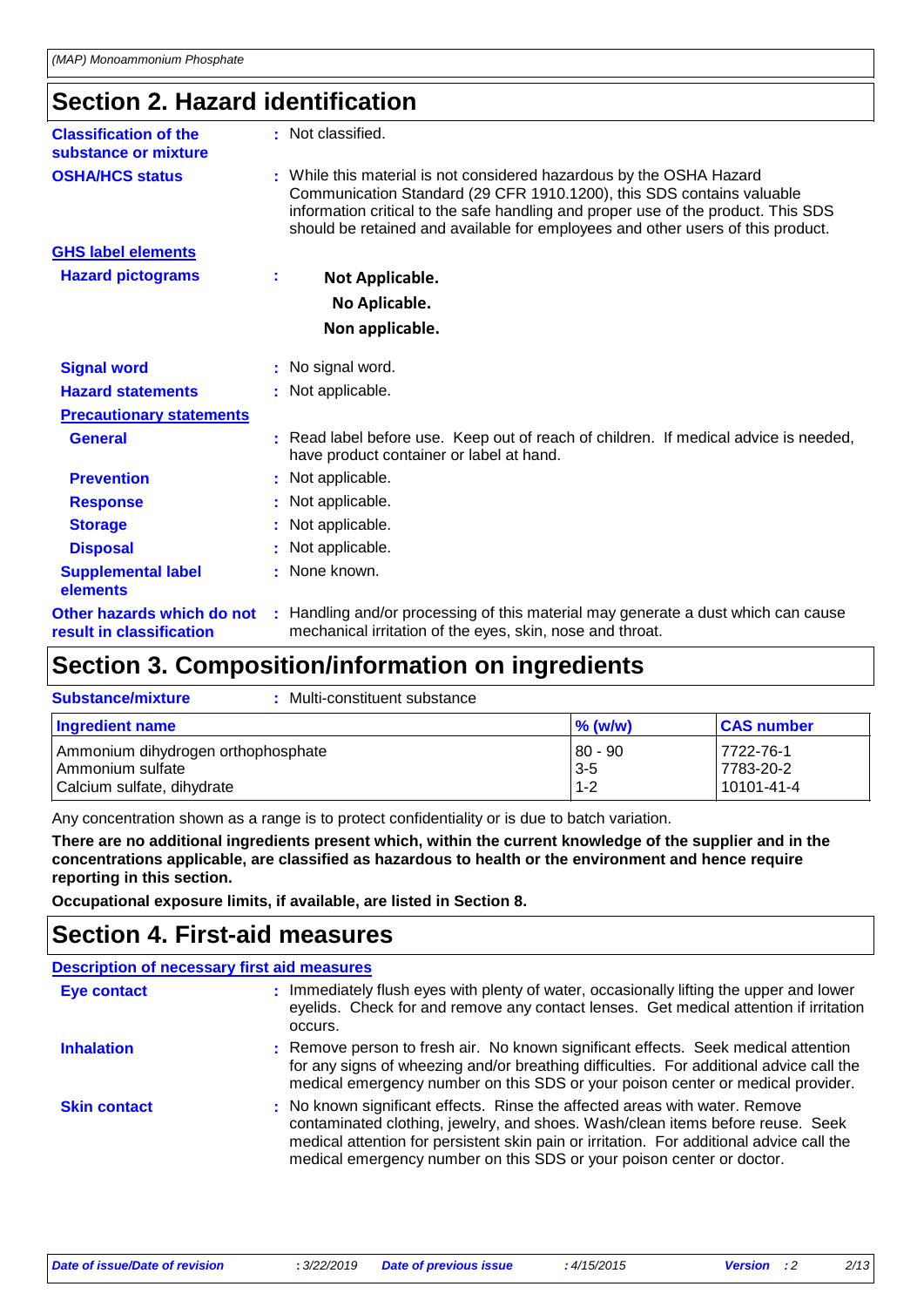### **Section 4. First-aid measures**

| CUNUN T. I II JI UN IIIUUJUI UJ                    |                                                                                                                                                                                                                                                                                                                                                                                                                                                                                                                                                     |  |  |  |
|----------------------------------------------------|-----------------------------------------------------------------------------------------------------------------------------------------------------------------------------------------------------------------------------------------------------------------------------------------------------------------------------------------------------------------------------------------------------------------------------------------------------------------------------------------------------------------------------------------------------|--|--|--|
| <b>Ingestion</b>                                   | : Wash out mouth with water. Remove dentures if any. If material has been<br>swallowed and the exposed person is conscious, give small quantities of water to<br>drink. Stop if the exposed person feels sick as vomiting may be dangerous. Do not<br>induce vomiting unless directed to do so by medical personnel. If vomiting occurs,<br>the head should be kept low so that vomit does not enter the lungs. Get medical<br>attention if adverse health effects persist or are severe. Never give anything by<br>mouth to an unconscious person. |  |  |  |
| Most important symptoms/effects, acute and delayed |                                                                                                                                                                                                                                                                                                                                                                                                                                                                                                                                                     |  |  |  |
| <b>Potential acute health effects</b>              |                                                                                                                                                                                                                                                                                                                                                                                                                                                                                                                                                     |  |  |  |
| <b>Eye contact</b>                                 | : No known significant effects or critical hazards. May cause irritation due to<br>mechanical action.                                                                                                                                                                                                                                                                                                                                                                                                                                               |  |  |  |
| <b>Inhalation</b>                                  | : No known significant effects or critical hazards.                                                                                                                                                                                                                                                                                                                                                                                                                                                                                                 |  |  |  |
| <b>Skin contact</b>                                | : No known significant effects or critical hazards.                                                                                                                                                                                                                                                                                                                                                                                                                                                                                                 |  |  |  |
| <b>Ingestion</b>                                   | : No known significant effects or critical hazards.                                                                                                                                                                                                                                                                                                                                                                                                                                                                                                 |  |  |  |
| <b>Over-exposure signs/symptoms</b>                |                                                                                                                                                                                                                                                                                                                                                                                                                                                                                                                                                     |  |  |  |
| <b>Eye contact</b>                                 | : No specific data. Adverse symptoms may include the following:<br>pain or irritation<br>watering<br>redness                                                                                                                                                                                                                                                                                                                                                                                                                                        |  |  |  |
| <b>Inhalation</b>                                  | : No specific data.                                                                                                                                                                                                                                                                                                                                                                                                                                                                                                                                 |  |  |  |
| <b>Skin contact</b>                                | No specific data.                                                                                                                                                                                                                                                                                                                                                                                                                                                                                                                                   |  |  |  |
| <b>Ingestion</b>                                   | : No specific data.                                                                                                                                                                                                                                                                                                                                                                                                                                                                                                                                 |  |  |  |
|                                                    | Indication of immediate medical attention and special treatment needed, if necessary                                                                                                                                                                                                                                                                                                                                                                                                                                                                |  |  |  |
| <b>Notes to physician</b>                          | : Treat symptomatically. Contact poison treatment specialist immediately if large<br>quantities have been ingested or inhaled. In case of inhalation of decomposition<br>products in a fire, symptoms may be delayed. The exposed person may need to be<br>kept under medical surveillance for 48 hours. 24 Hr Medical Emergency telephone<br>number for professional support - From Canada or the U.S., English:<br>1-303-389-1653; French or Spanish: 1-303-389-1654.                                                                             |  |  |  |
| <b>Specific treatments</b>                         | : No specific treatment. If necessary, veterinary advice may be obtained by calling<br>the Medical Emergency number in Section 1.                                                                                                                                                                                                                                                                                                                                                                                                                   |  |  |  |
| <b>Protection of first-aiders</b>                  | : No action shall be taken involving any personal risk or without suitable training.<br>Mouth-to-mouth resuscitation of oral exposure patients is not recommended. First-<br>aiders with contaminated clothing should be properly decontaminated.                                                                                                                                                                                                                                                                                                   |  |  |  |

### **See toxicological information (Section 11)**

# **Section 5. Fire-fighting measures**

| <b>Extinguishing media</b>                           |                                                                                                              |
|------------------------------------------------------|--------------------------------------------------------------------------------------------------------------|
| <b>Suitable extinguishing</b><br>media               | : Non-flammable. Material will not burn. Use an extinguishing agent suitable for the<br>surrounding fire.    |
| <b>Unsuitable extinguishing</b><br>media             | : None known.                                                                                                |
| <b>Specific hazards arising</b><br>from the chemical | : No specific fire or explosion hazard.                                                                      |
| <b>Hazardous thermal</b><br>decomposition products   | : Decomposition products may include the following materials:<br>Ammonia<br>nitrogen oxides<br>sulfur oxides |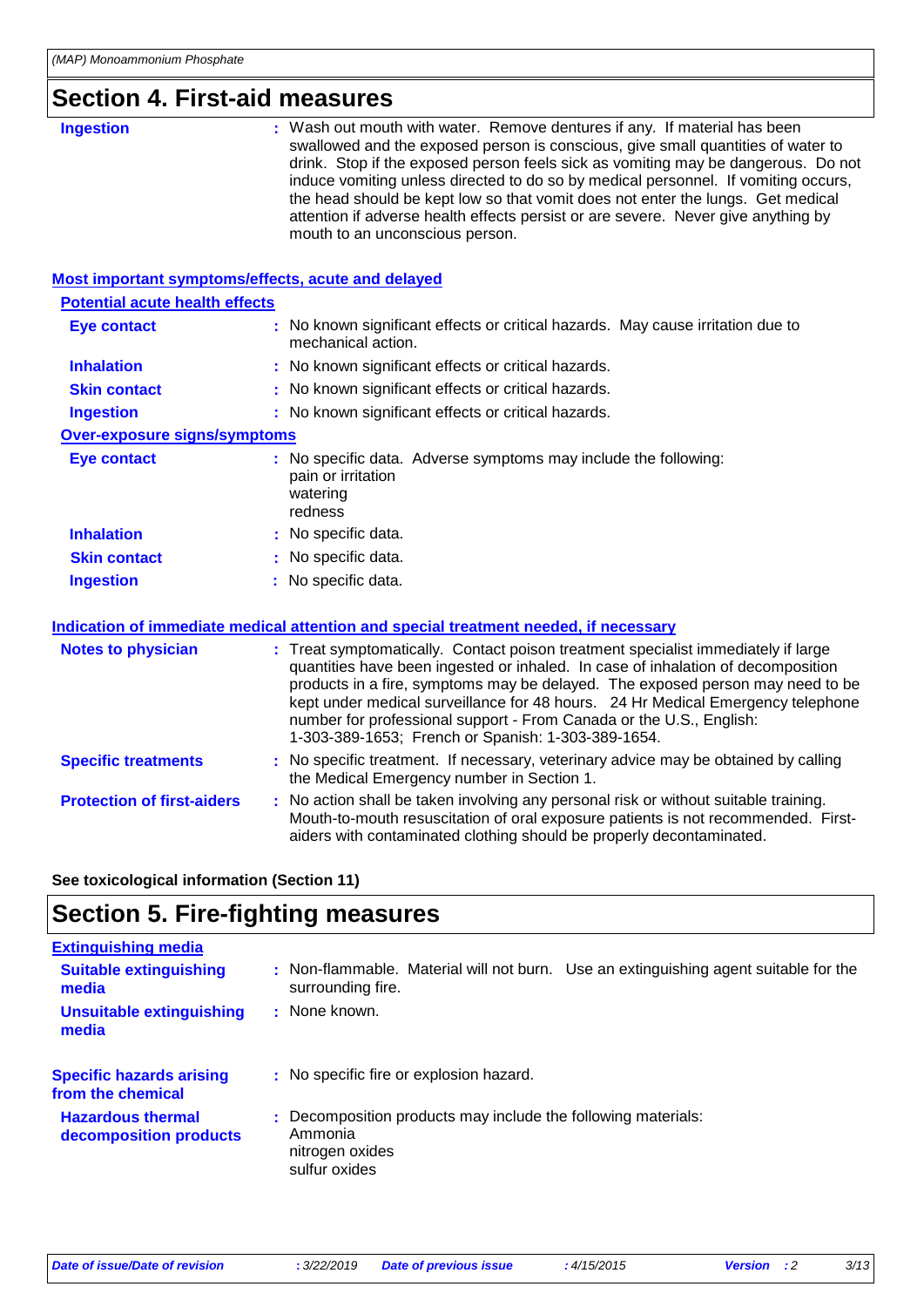# **Section 5. Fire-fighting measures**

| <b>Special protective actions</b><br>for fire-fighters   | : Promptly isolate the scene by removing all persons from the vicinity of the incident if<br>there is a fire. No action shall be taken involving any personal risk or without<br>suitable training. |
|----------------------------------------------------------|-----------------------------------------------------------------------------------------------------------------------------------------------------------------------------------------------------|
| <b>Special protective</b><br>equipment for fire-fighters | : Fire-fighters should wear appropriate protective equipment and self-contained<br>breathing apparatus (SCBA) with a full face-piece operated in positive pressure<br>mode.                         |
| <b>Remark</b>                                            | : Contain and collect the water used to fight the fire for later treatment and disposal.                                                                                                            |

# **Section 6. Accidental release measures**

|                                  |    | Personal precautions, protective equipment and emergency procedures                                                                                                                                                     |
|----------------------------------|----|-------------------------------------------------------------------------------------------------------------------------------------------------------------------------------------------------------------------------|
| For non-emergency<br>personnel   |    | : No action shall be taken involving any personal risk or without suitable training.<br>Keep unnecessary and unprotected personnel from entering. Put on appropriate<br>personal protective equipment.                  |
| For emergency responders         | t. | If specialized clothing is required to deal with the spillage, take note of any<br>information in Section 8 on suitable and unsuitable materials. See also the<br>information in "For non-emergency personnel".         |
| <b>Environmental precautions</b> |    | : Avoid dispersal of spilled material and runoff and contact with soil, waterways,<br>drains and sewers. Inform the relevant authorities if the product has caused<br>adverse impacts (sewers, waterways, soil or air). |

### **Methods and materials for containment and cleaning up**

| <b>Small spill</b> | : Move containers from spill area. Recover the material and use it for the intended<br>purpose.<br>or<br>Place spilled material in an appropriate container for disposal. Dispose of via a<br>licensed waste disposal contractor.                                                                                                                                                                       |
|--------------------|---------------------------------------------------------------------------------------------------------------------------------------------------------------------------------------------------------------------------------------------------------------------------------------------------------------------------------------------------------------------------------------------------------|
| <b>Large spill</b> | : Move containers from spill area. Prevent entry into sewers, water courses,<br>basements or confined areas. Use appropriate equipment to put the spilled<br>substance in a container for reuse or disposal. Recycle to process, if possible.<br>or<br>Dispose of via a licensed waste disposal contractor. Note: see Section 1 for<br>emergency contact information and Section 13 for waste disposal. |

# **Section 7. Handling and storage**

### **Precautions for safe handling**

| <b>Protective measures</b><br><b>Advice on general</b><br>occupational hygiene   | : Put on appropriate personal protective equipment (see Section 8).<br>: Do not ingest. Workers should wash hands and face before eating, drinking and<br>smoking. Remove contaminated clothing and protective equipment before entering<br>eating areas. See also Section 8 for additional information on hygiene measures.                                                                                                                                                                                                                                                                                                                                                                                                                                                                                                                                                                                                                                                                                                                                                                                                                                                                                             |
|----------------------------------------------------------------------------------|--------------------------------------------------------------------------------------------------------------------------------------------------------------------------------------------------------------------------------------------------------------------------------------------------------------------------------------------------------------------------------------------------------------------------------------------------------------------------------------------------------------------------------------------------------------------------------------------------------------------------------------------------------------------------------------------------------------------------------------------------------------------------------------------------------------------------------------------------------------------------------------------------------------------------------------------------------------------------------------------------------------------------------------------------------------------------------------------------------------------------------------------------------------------------------------------------------------------------|
| <b>Conditions for safe storage,</b><br>including any<br><b>incompatibilities</b> | : Store in accordance with local regulations. May form steep piles that can collapse<br>without warning when transported or stored in bulk. This may damage equipment<br>and endanger workers. The risk of cliffing and sudden collapse increases if product<br>is loaded or stored when hot or in high humidity conditions. Avoid forming steep<br>slopes when removing product. If product has caked, cliffed, or has adhered to the<br>storage or transport container, stay out of the potential engulfment zone in case the<br>material collapses. Do not enter bins, railcars or trucks without conducting a risk<br>assessment and following all confined space entry requirements. Ensure that<br>consideration is given to fall protection and mobile equipment securement if<br>applicable. Carefully loosen the set product from outside the container using<br>mechanical vibration, sledge hammers, or other devices.<br>Ensure that bulk bags or smaller packaged products stored in tiers are stacked,<br>racked, blocked, interlocked, or otherwise secured to prevent sliding, rolling, or<br>collapse. Use caution when opening truck or railcar doors as product may have<br>shifted during transport. |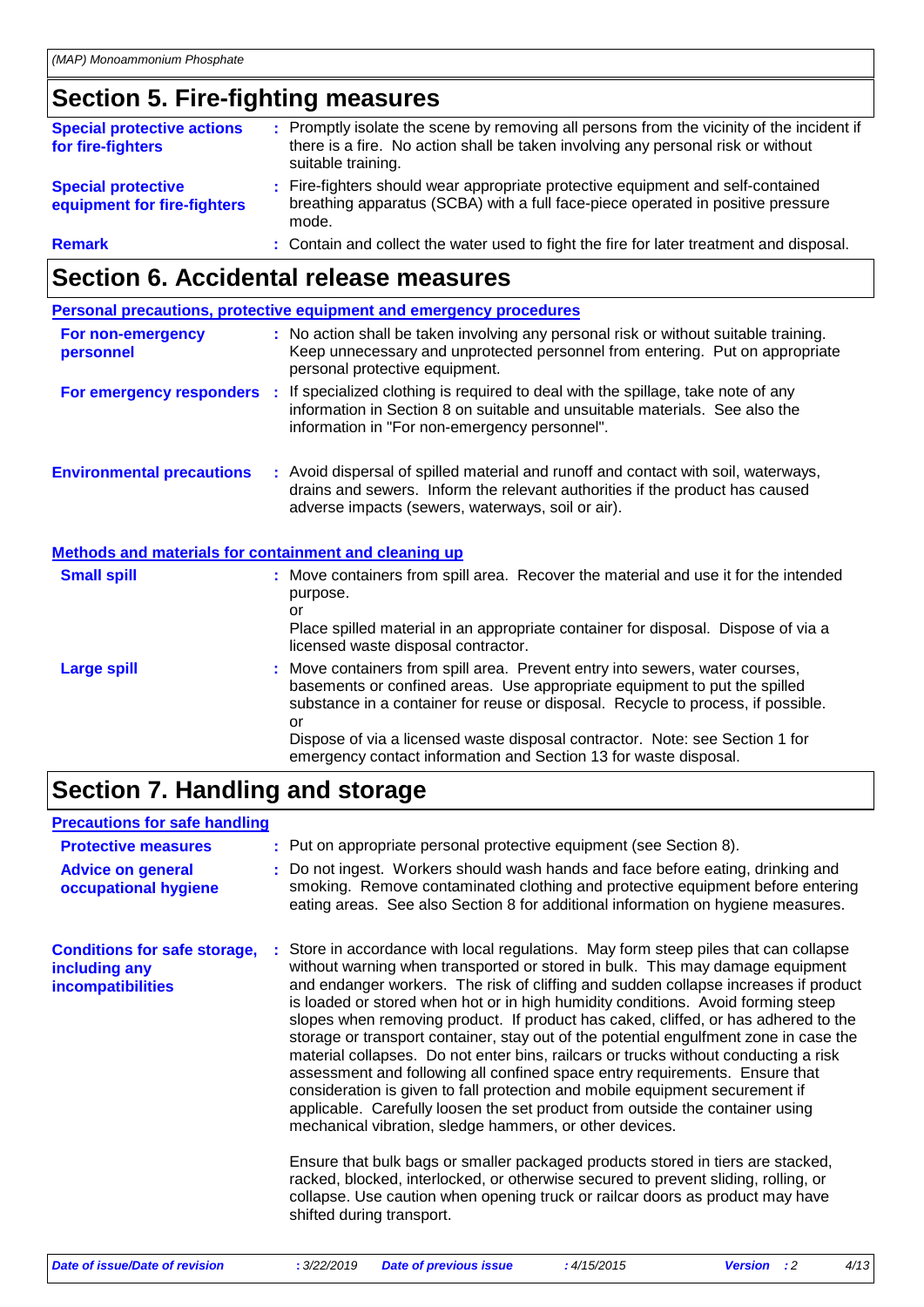### **Section 7. Handling and storage**

Must be stored in a dry location. Absorbs moisture on long-term storage under high humidity conditions. Store away from incompatible materials (see Section 10). When product is stored in sealable containers, keep container tightly closed and sealed until ready for use. Sealable containers that have been opened must be carefully resealed and kept upright to prevent leakage. Do not store in unlabeled containers.

### **Section 8. Exposure controls/personal protection**

#### **Control parameters**

#### **Occupational exposure limits**

| <b>Ingredient name</b>                            |                                         | <b>Exposure limits</b>                                                                                                                                                                                                                                                                                                                    |
|---------------------------------------------------|-----------------------------------------|-------------------------------------------------------------------------------------------------------------------------------------------------------------------------------------------------------------------------------------------------------------------------------------------------------------------------------------------|
| <b>Canadian Regulations:</b>                      |                                         |                                                                                                                                                                                                                                                                                                                                           |
| Ammonium dihydrogen orthophosphate                |                                         | Alberta TWA: 10 mg/m3 Inhalable, 3 mg/m3<br>Respirable, for Particles Not Otherwise<br>Regulated.                                                                                                                                                                                                                                         |
| Ammonium sulfate                                  |                                         | <b>CA Alberta Provincial:</b><br>Particulates not otherwise regulated (PNOR)<br>TWA (8 hours), Total dust: 10 mg/m <sup>3</sup> ;                                                                                                                                                                                                         |
| Calcium sulfate, dihydrate                        |                                         | Respirable fraction: 3 mg/m <sup>3</sup> .<br>CA Alberta Provincial (Canada, 4/2009).<br>8 hrs OEL: 10 mg/m <sup>3</sup> 8 hours.<br>CA Ontario Provincial (Canada, 1/2013).<br>TWA: 10 mg/m <sup>3</sup> 8 hours. Form: Inhalable<br>fraction                                                                                            |
| <b>U.S. Federal Regulations:</b>                  |                                         |                                                                                                                                                                                                                                                                                                                                           |
| Monoammonium phosphate, Ammonium sulfate          |                                         | <b>OSHA (United States):</b><br>Particulates not otherwise regulated (PNOR)<br>TWA (8 hours), Total dust: 15 mg/m <sup>3</sup> ;<br>Respirable fraction: 5 mg/m <sup>3</sup> .                                                                                                                                                            |
| Calcium sulfate, dihydrate                        |                                         | ACGIH TLV (United States, 4/2014).<br>TWA: 10 mg/m <sup>3</sup> 8 hours. Form: Inhalable<br>fraction                                                                                                                                                                                                                                      |
| <b>Appropriate engineering</b><br><b>controls</b> | contaminants.                           | : Good general ventilation should be sufficient to control worker exposure to airborne                                                                                                                                                                                                                                                    |
| <b>Environmental exposure</b><br><b>controls</b>  |                                         | Emissions from ventilation or work process equipment should be checked to ensure<br>they comply with the requirements of environmental protection legislation. In some<br>cases, fume scrubbers, filters or engineering modifications to the process<br>equipment will be necessary to reduce emissions to acceptable levels.             |
| <b>Individual protection measures</b>             |                                         |                                                                                                                                                                                                                                                                                                                                           |
| <b>Hygiene measures</b>                           | contaminated clothing before reusing.   | Wash hands, forearms and face thoroughly after handling chemical products, before<br>eating, smoking and using the lavatory and at the end of the working period. Wash                                                                                                                                                                    |
| <b>Eye/face protection</b>                        |                                         | Safety eyewear complying with an approved standard should be used when a risk<br>assessment indicates this is necessary to avoid exposure to liquid splashes, mists,<br>gases or dusts. If contact is possible, the following protection should be worn,<br>unless the assessment indicates a higher degree of protection: sealed eyewear |
| <b>Skin protection</b>                            |                                         |                                                                                                                                                                                                                                                                                                                                           |
| <b>Hand protection</b>                            | assessment indicates this is necessary. | : The personal protective equipment required varies, depending upon your risk<br>assessment. Chemical-resistant, impervious gloves complying with an approved<br>standard should be worn at all times when handling chemical products if a risk                                                                                           |
| <b>Body protection</b>                            | normally suitable.                      | : Personal protective equipment for the body should be selected based on the task<br>being performed and the risks involved and should be approved by a specialist<br>before handling this product. Cotton or cotton/synthetic overalls or coveralls are                                                                                  |
|                                                   |                                         |                                                                                                                                                                                                                                                                                                                                           |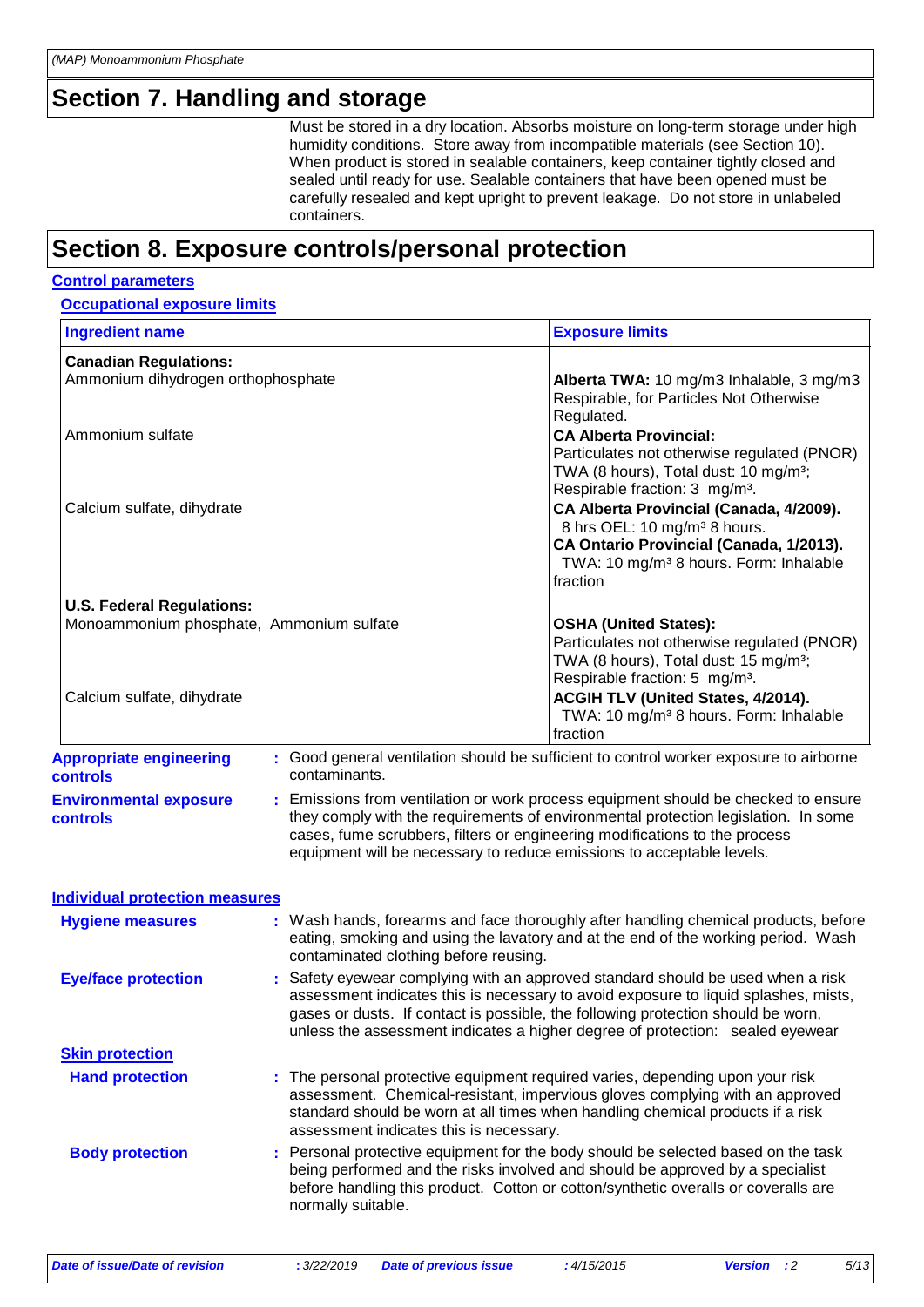# **Section 8. Exposure controls/personal protection**

| <b>Other skin protection</b>  | : Appropriate footwear and any additional skin protection measures should be<br>selected based on the task being performed and the risks involved and should be<br>approved by a specialist before handling this product.                                                                                                                                                                                                                                                                                                                                                                             |
|-------------------------------|-------------------------------------------------------------------------------------------------------------------------------------------------------------------------------------------------------------------------------------------------------------------------------------------------------------------------------------------------------------------------------------------------------------------------------------------------------------------------------------------------------------------------------------------------------------------------------------------------------|
| <b>Respiratory protection</b> | : Use a properly fitted, particulate filter respirator complying with an approved<br>standard if a risk assessment indicates this is necessary. Based on the hazard and<br>potential for exposure, select a respirator that meets the appropriate standard or<br>certification. Respirators must be used according to a respiratory protection<br>program to ensure proper fitting, training, and other important aspects of use. For U.<br>S. work sites where respiratory protection is required, ensure that a respiratory<br>protection program meeting 29 CFR 1910.134 requirements is in place. |

# **Section 9. Physical and chemical properties**

| <b>Appearance</b>                                 |    |                                                                                                          |
|---------------------------------------------------|----|----------------------------------------------------------------------------------------------------------|
| <b>Physical state</b>                             |    | : Solid. [Granular solid.]                                                                               |
| <b>Color</b>                                      |    | Black to Brown to Light green                                                                            |
| Odor                                              |    | : Odorless.                                                                                              |
| <b>Odor threshold</b>                             |    | $\cdot$ Not available.                                                                                   |
| pH                                                |    | : 4 to 6 [Conc. $% w/w$ ]: 10%]                                                                          |
| <b>Melting point</b>                              | t. | 190°C (374°F)                                                                                            |
| <b>Boiling point</b>                              |    | Decomposition temperature: >190°C (>374°F)                                                               |
| <b>Flash point</b>                                |    | [Product does not sustain combustion.]                                                                   |
| <b>Evaporation rate</b>                           |    | : Not applicable.                                                                                        |
| <b>Flammability (solid, gas)</b>                  |    | : Non-flammable.                                                                                         |
| Lower and upper explosive<br>(flammable) limits   |    | : Not applicable.                                                                                        |
| <b>Vapor pressure</b>                             |    | $:$ <0 kPa (<0 mm Hg) [room temperature]                                                                 |
| <b>Vapor density</b>                              |    | : Not applicable.                                                                                        |
| <b>Relative density</b>                           |    | $\frac{1}{2}$ ~2.2<br>Bulk density: Variable. 60 - 69 lbs/ft <sup>3</sup> ; 961 - 1105 kg/m <sup>3</sup> |
| <b>Solubility</b>                                 |    | : Soluble in the following materials: cold water and hot water.                                          |
| <b>Solubility in water</b>                        |    | $: 328$ g/l                                                                                              |
| <b>Partition coefficient: n-</b><br>octanol/water |    | : Not available.                                                                                         |
| <b>Auto-ignition temperature</b>                  |    | : Not applicable.                                                                                        |
| <b>Decomposition temperature</b>                  |    | : >190°C (>374°F)                                                                                        |
| <b>Viscosity</b>                                  |    | : Not applicable.                                                                                        |

# **Section 10. Stability and reactivity**

| <b>Reactivity</b>                            | : No specific fire or explosion hazard.                                                                                                                                                                                                                                      |
|----------------------------------------------|------------------------------------------------------------------------------------------------------------------------------------------------------------------------------------------------------------------------------------------------------------------------------|
| <b>Chemical stability</b>                    | : The product is stable.                                                                                                                                                                                                                                                     |
| <b>Possibility of hazardous</b><br>reactions | : Under normal conditions of storage and use, hazardous reactions will not occur.                                                                                                                                                                                            |
| <b>Conditions to avoid</b>                   | : Absorbs moisture on long-term storage under high humidity conditions. Store in a<br>well-ventilated, dry place. Protect from moisture. May form steep piles that can<br>collapse without warning when stored in bulk. Avoid forming steep slopes when<br>removing product. |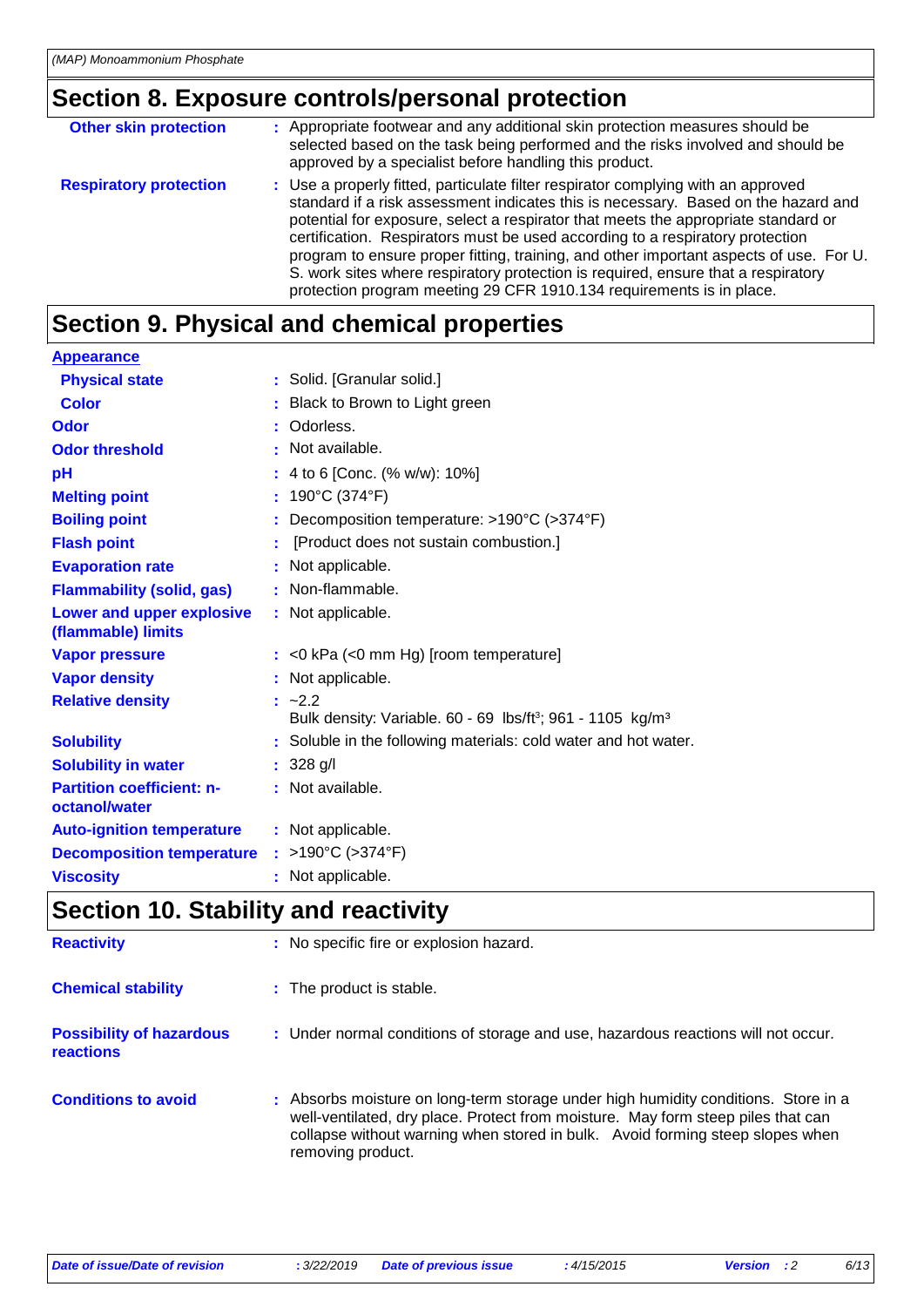# **Section 10. Stability and reactivity**

| Incompatible materials         | : May react or be incompatible with acids.<br>May react or be incompatible with alkalis.<br>Incompatible with halogens, hydrogen peroxide, chlorinated hydrocarbons, fluorine,<br>nitric acid, oxidizing agents and sulfuric acid. |
|--------------------------------|------------------------------------------------------------------------------------------------------------------------------------------------------------------------------------------------------------------------------------|
| <b>Hazardous decomposition</b> | : Under normal conditions of storage and use, hazardous decomposition products                                                                                                                                                     |

### **products** should not be produced. **Section 11. Toxicological information**

### **Information on toxicological effects**

#### **Acute toxicity**

| <b>Product/ingredient name</b>        | <b>Result</b>                           | <b>Species</b>          | <b>Dose</b>   | <b>Exposure</b> |
|---------------------------------------|-----------------------------------------|-------------------------|---------------|-----------------|
| Ammonium dihydrogen<br>orthophosphate | LC50 Inhalation Dusts and mists         | Rat - Male,<br>Female   | $>5$ mg/l     | 4 hours         |
|                                       | LD50 Oral                               | Rat - Male,<br>Female   | $>2000$ mg/kg | ۰               |
| Ammonium sulfate                      | LD50 Oral                               | Mouse - Male,<br>Female | 3040 mg/kg    | ۰               |
|                                       | LD50 Oral                               | Rat                     | 2840 mg/kg    | ۰               |
|                                       | LD50 Oral                               | Rat - Male,<br>Female   | >2000 mg/kg   | ۰               |
| <b>Conclusion/Summary</b>             | Very low toxicity to humans or animals. |                         |               |                 |

| <b>Conclusion/Summary</b> | : Ve |  |
|---------------------------|------|--|
|                           |      |  |

### **Irritation/Corrosion**

| <b>Product/ingredient name</b>    | <b>Result</b> | <b>Species</b>   | <b>Score</b> | <b>Exposure</b> | <b>Observation</b>   |
|-----------------------------------|---------------|------------------|--------------|-----------------|----------------------|
| Ammonium sulfate                  | Skin<br>Eves  | Rabbit<br>Rabbit |              | l20 hours       | 24 hours<br>72 hours |
| As a short surface in the company |               |                  |              |                 |                      |

| <b>Conclusion/Summary</b> |                                                                                                       |
|---------------------------|-------------------------------------------------------------------------------------------------------|
| <b>Skin</b>               | : No known significant effects or critical hazards.                                                   |
| <b>Eyes</b>               | : No known significant effects or critical hazards. May cause irritation due to<br>mechanical action. |
| <b>Respiratory</b>        | : No known significant effects or critical hazards.                                                   |

### **Sensitization**

| <b>Product/ingredient name</b> | <b>Boute</b> of<br><b>exposure</b> | <b>Species</b> | <b>Result</b>   |
|--------------------------------|------------------------------------|----------------|-----------------|
| l Ammonium sulfate             | Skin                               | Guinea pig     | Not sensitizing |

#### **Conclusion/Summary**

- **Skin** : No known significant effects or critical hazards.
- - **Respiratory :** No known significant effects or critical hazards.

#### **Mutagenicity**

| <b>Product/ingredient name</b>                              | <b>Test</b>                                        | <b>Experiment</b>                                                  | <b>Result</b> |
|-------------------------------------------------------------|----------------------------------------------------|--------------------------------------------------------------------|---------------|
| Ammonium dihydrogen<br>orthophosphate                       | OECD 471 Bacterial<br><b>Reverse Mutation Test</b> | Experiment: In vitro<br>Subject: Bacteria                          | Negative      |
| Ammonium sulfate                                            | OECD 476                                           | Experiment: In vitro<br>Subject: Mammalian-Animal<br>Cell: Somatic | Negative      |
|                                                             | OECD 473                                           | Experiment: In vitro<br>Subject: Mammalian-Animal<br>Cell: Germ    | Negative      |
| $\mathbf{A}$ and the state of $\mathbf{A}$ and $\mathbf{A}$ | Matinesste existe to American to at-               |                                                                    |               |

**Carcinogenicity**

**Conclusion/Summary :** Not mutagenic in Ames test.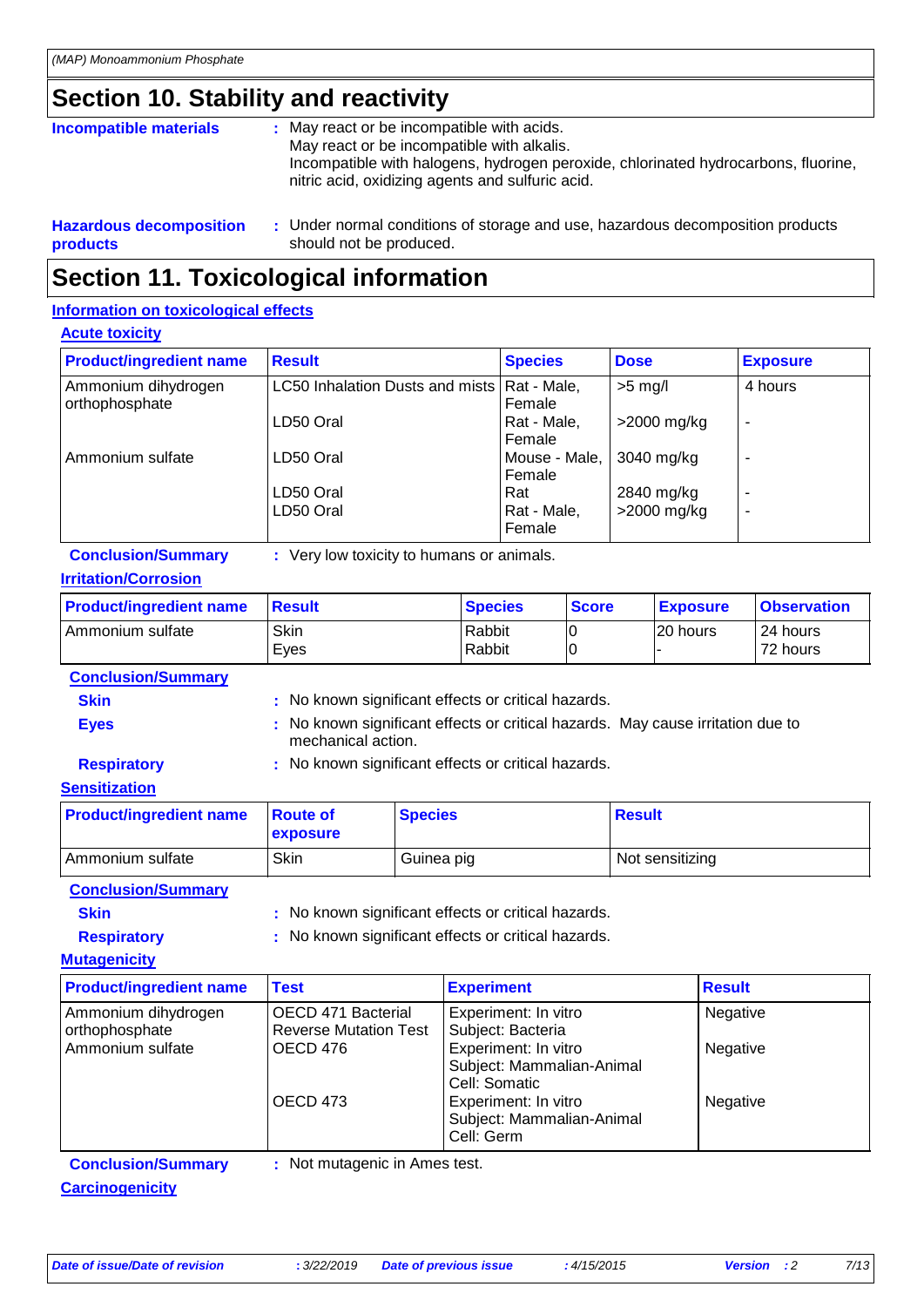# **Section 11. Toxicological information**

| <b>Product/ingredient name</b> | <u>I</u> Result        | <b>Species</b>        | <b>Dose</b> | <b>Exposure</b>             |
|--------------------------------|------------------------|-----------------------|-------------|-----------------------------|
| l Ammonium sulfate             | Negative - Oral - TCLo | Rat - Male,<br>Female | 1288 mg/kg  | 2 years: 7 days<br>per week |

**Conclusion/Summary :** No known significant effects or critical hazards.

### **Reproductive toxicity**

| <b>Product/ingredient name</b>        | <b>Maternal</b><br>toxicity | <b>Fertility</b> | <b>Development Species</b><br>toxin |                            | <b>Dose</b>              | <b>Exposure</b> |
|---------------------------------------|-----------------------------|------------------|-------------------------------------|----------------------------|--------------------------|-----------------|
| Ammonium dihydrogen<br>orthophosphate | Negative                    | Negative         | Negative                            | Rat - Male, Female   Oral: | >1500<br>mg/kg           |                 |
| Ammonium sulfate                      | Negative                    | Negative         |                                     | Mouse - Male,<br>Female    | Oral:<br>5000 mg/<br>lkg |                 |

**Conclusion/Summary :** Not considered to be toxic to the reproductive system.

### **Teratogenicity**

| <b>Product/ingredient name</b>        | <b>Result</b>   | <b>Species</b>        | <b>Dose</b> | <b>Exposure</b> |
|---------------------------------------|-----------------|-----------------------|-------------|-----------------|
| Ammonium dihydrogen<br>orthophosphate | Negative - Oral | Rat - Male,<br>Female | >1500 mg/kg |                 |
| Ammonium sulfate                      | Negative - Oral | Rat - Male,<br>Female | 1500 mg/kg  | -               |

**Conclusion/Summary :** No known significant effects or critical hazards.

### **Specific target organ toxicity (single exposure)**

Not available.

### **Specific target organ toxicity (repeated exposure)**

Not available.

### **Aspiration hazard**

Not available.

| Information on the likely<br>routes of exposure | : Inhalation (dusts and mists)<br>Skin contact |
|-------------------------------------------------|------------------------------------------------|
| <b>Potential acute health effects</b>           |                                                |
| Eye contact                                     | : No known significant effects of              |

| Eye contact         | : No known significant effects or critical hazards. May cause irritation due to<br>mechanical action. |
|---------------------|-------------------------------------------------------------------------------------------------------|
| <b>Inhalation</b>   | : No known significant effects or critical hazards.                                                   |
| <b>Skin contact</b> | : No known significant effects or critical hazards.                                                   |
| <b>Ingestion</b>    | : No known significant effects or critical hazards.                                                   |

### **Symptoms related to the physical, chemical and toxicological characteristics**

| Eye contact         | : No specific data. Adverse symptoms may include the following:<br>pain or irritation<br>watering<br>redness |
|---------------------|--------------------------------------------------------------------------------------------------------------|
| <b>Inhalation</b>   | : No specific data.                                                                                          |
| <b>Skin contact</b> | : No specific data.                                                                                          |
| <b>Ingestion</b>    | : No specific data.                                                                                          |

#### **Delayed and immediate effects and also chronic effects from short and long term exposure Short term exposure**

| <b>Short term exposure</b><br><b>Potential immediate</b><br><b>effects</b> | See above.  |                               |            |                    |      |
|----------------------------------------------------------------------------|-------------|-------------------------------|------------|--------------------|------|
| Date of issue/Date of revision                                             | : 3/22/2019 | <b>Date of previous issue</b> | :4/15/2015 | <b>Version</b> : 2 | 8/13 |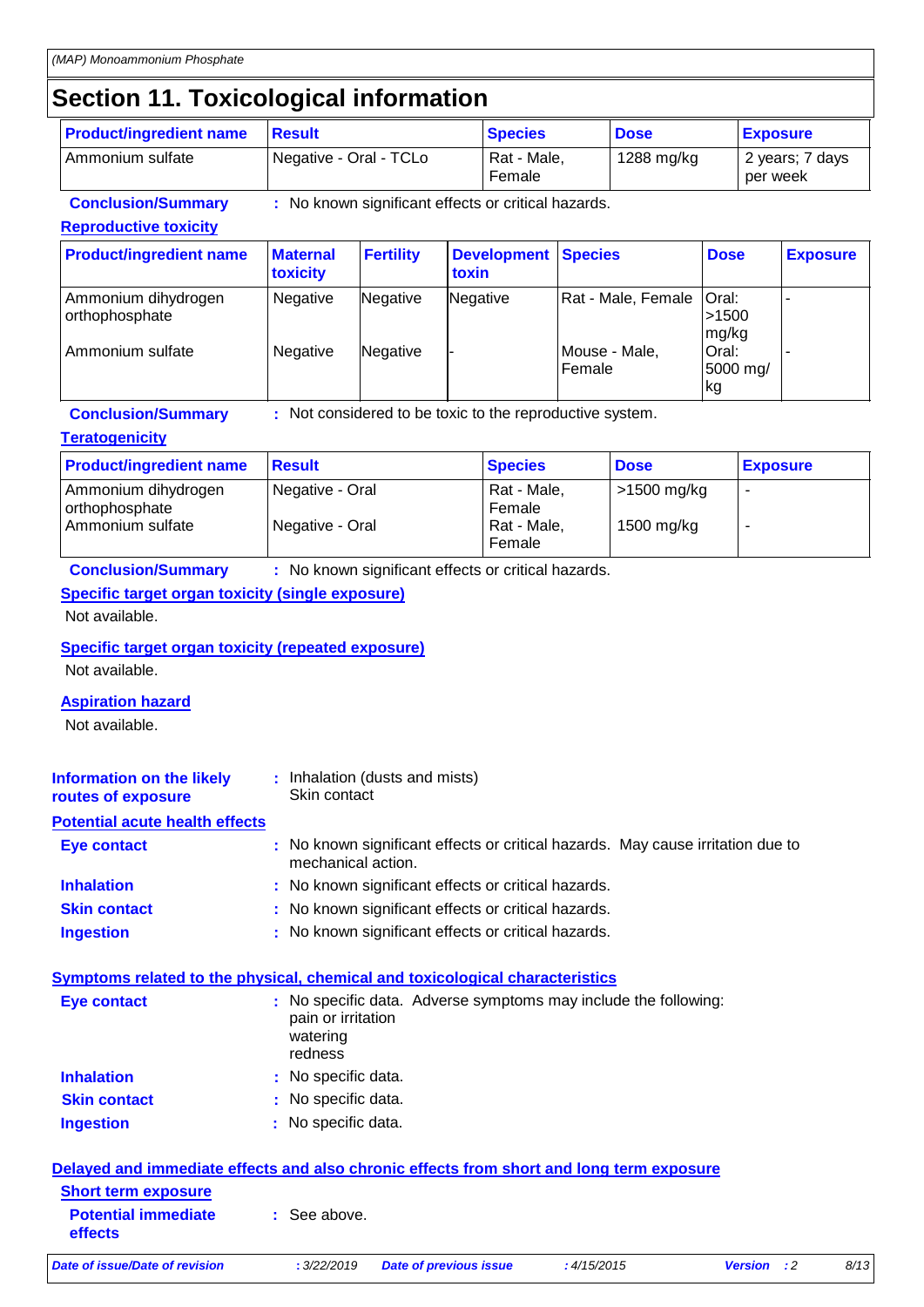# **Section 11. Toxicological information**

| <b>Potential delayed effects</b>        | : See above.                                        |
|-----------------------------------------|-----------------------------------------------------|
| <b>Long term exposure</b>               |                                                     |
| <b>Potential immediate</b><br>effects   | $\therefore$ See above.                             |
| <b>Potential delayed effects</b>        | : See below.                                        |
| <b>Potential chronic health effects</b> |                                                     |
| <b>Conclusion/Summary</b>               | : No known significant effects or critical hazards. |
| <b>General</b>                          | : No known significant effects or critical hazards. |
| <b>Carcinogenicity</b>                  | : No known significant effects or critical hazards. |
| <b>Mutagenicity</b>                     | : No known significant effects or critical hazards. |
| <b>Teratogenicity</b>                   | : No known significant effects or critical hazards. |
| <b>Developmental effects</b>            | : No known significant effects or critical hazards. |
| <b>Fertility effects</b>                | : No known significant effects or critical hazards. |
|                                         |                                                     |

# **Section 12. Ecological information**

**Toxicity**

| <b>Product/ingredient name</b>        | <b>Result</b>                                                                  | <b>Species</b>                              | <b>Exposure</b> |
|---------------------------------------|--------------------------------------------------------------------------------|---------------------------------------------|-----------------|
| Ammonium dihydrogen<br>orthophosphate | Acute EC50 > 97.1 mg/l                                                         | Aquatic plants                              | 72 hours        |
|                                       | Acute LC50 1790 mg/l Fresh water                                               | Daphnia                                     | 72 hours        |
|                                       | Acute LC50 > 85.9 mg/l Fresh water                                             | Fish                                        | 96 hours        |
| Ammonium sulfate                      | Acute LC50 2.6 mg/l Fresh water                                                | Crustaceans - Ceriodaphnia<br>dubia - Young | 48 hours        |
|                                       | Acute LC50 14000 µg/l Fresh water                                              | Daphnia - Daphnia magna -<br>Young          | 48 hours        |
|                                       | Acute LC50 53 mg/l                                                             | Fish - Oncorhynchus mykis                   | 96 hours        |
|                                       | Chronic NOEC 143 µg/l Marine water                                             | Fish - Salmo salar - Post-smolt             | 5 weeks         |
| <b>Conclusion/Summary</b>             | : May be harmful to the environment if released in large quantities. Excessive |                                             |                 |

**Conclusion/Summary :** May be harmful to the environment if released in large quantities. Excessive nutrient runoff to a body of water may result in eutrophication.

### **Persistence and degradability**

**Conclusion/Summary :** Not persistent.

### **Bioaccumulative potential**

| <b>Product/ingredient name</b>          | <b>LogP</b> <sub>ow</sub> | <b>BCF</b> | <b>Potential</b> |
|-----------------------------------------|---------------------------|------------|------------------|
| Ammonium dihydrogen<br>I orthophosphate | . ـ<br>↖                  |            | low              |

| <b>Mobility in soil</b>                                       |                                                     |
|---------------------------------------------------------------|-----------------------------------------------------|
| <b>Soil/water partition</b><br>coefficient (K <sub>oc</sub> ) | : Not available.                                    |
| <b>Other adverse effects</b>                                  | : No known significant effects or critical hazards. |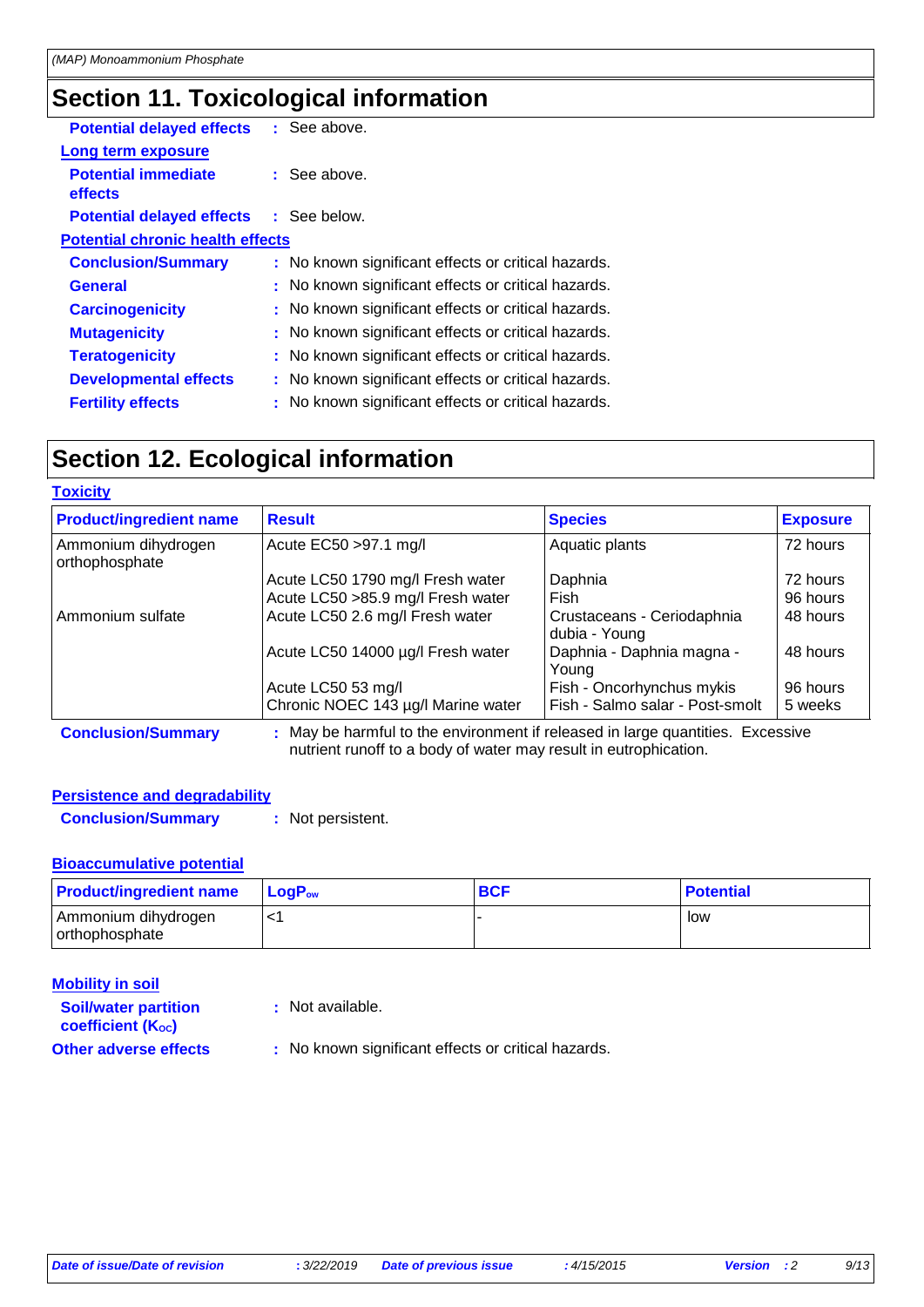# **Section 13. Disposal considerations**

#### **Disposal methods :**

The generation of waste should be avoided or minimized wherever possible. Recycle to process, if possible. Disposal of this product, solutions and any byproducts should at all times comply with the requirements of environmental protection and waste disposal legislation and any regional local authority requirements. Dispose of surplus and non-recyclable products via a licensed waste disposal contractor. Waste should not be disposed of untreated to the sewer unless fully compliant with the requirements of all authorities with jurisdiction. Waste packaging should be recycled. Incineration or landfill should only be considered when recycling is not feasible.

|                                         | <b>TDG</b><br><b>Classification</b>                                                                                       | <b>DOT</b><br><b>Classification</b> | <b>Mexico</b><br><b>Classification</b> | <b>IMDG</b>    | <b>IATA</b>    |
|-----------------------------------------|---------------------------------------------------------------------------------------------------------------------------|-------------------------------------|----------------------------------------|----------------|----------------|
| <b>UN number</b>                        | Not regulated.                                                                                                            | Not regulated.                      | Not regulated.                         | Not regulated. | Not regulated. |
| <b>UN proper</b><br>shipping name       |                                                                                                                           |                                     | $\blacksquare$                         |                |                |
| <b>Transport</b><br>hazard class(es)    |                                                                                                                           |                                     | $\blacksquare$                         |                |                |
| <b>Packing group</b>                    |                                                                                                                           |                                     | $\blacksquare$                         |                |                |
| <b>Environmental</b><br>hazards         | No.                                                                                                                       | No.                                 | No.                                    | No.            | No.            |
| <b>Additional</b><br><b>information</b> | Classification per<br>the current<br>revision,<br>Transportation of<br>Dangerous Goods<br>Regulation, Part 2,<br>Sec 2.3. |                                     |                                        |                |                |

**Special precautions for user** : Transport within user's premises: always transport in closed containers that are upright and secure. Ensure that persons transporting the product know what to do in the event of an accident or spillage.

**Transport in bulk according to Annex II of MARPOL and the IBC Code :** Not available.

### **Section 15. Regulatory information**

### **Canadian lists**

| <b>Canadian lists</b>                                                      |             |                                                                                                                                                                                  |            |                      |       |
|----------------------------------------------------------------------------|-------------|----------------------------------------------------------------------------------------------------------------------------------------------------------------------------------|------------|----------------------|-------|
| <b>Canadian NPRI</b>                                                       |             | $:$ The following components are listed: Total of ammonia (NH3 $-$ CAS RN<br>7664-41-7) and the ammonium ion ( $NH4+$ - CAS RN 14798-03-9) in solution,<br>expressed as ammonia. |            |                      |       |
| <b>CEPA Toxic substances</b>                                               |             | : None of the components are listed.                                                                                                                                             |            |                      |       |
| <b>Canada inventory</b>                                                    |             | : This material is listed or exempted.                                                                                                                                           |            |                      |       |
| <b>International regulations</b>                                           |             |                                                                                                                                                                                  |            |                      |       |
| <b>Chemical Weapon Convention List Schedules I, II &amp; III Chemicals</b> |             |                                                                                                                                                                                  |            |                      |       |
| Not listed.                                                                |             |                                                                                                                                                                                  |            |                      |       |
| <b>Montreal Protocol (Annexes A, B, C, E)</b>                              |             |                                                                                                                                                                                  |            |                      |       |
| Not listed.                                                                |             |                                                                                                                                                                                  |            |                      |       |
| Date of issue/Date of revision                                             | : 3/22/2019 | <b>Date of previous issue</b>                                                                                                                                                    | :4/15/2015 | :2<br><b>Version</b> | 10/13 |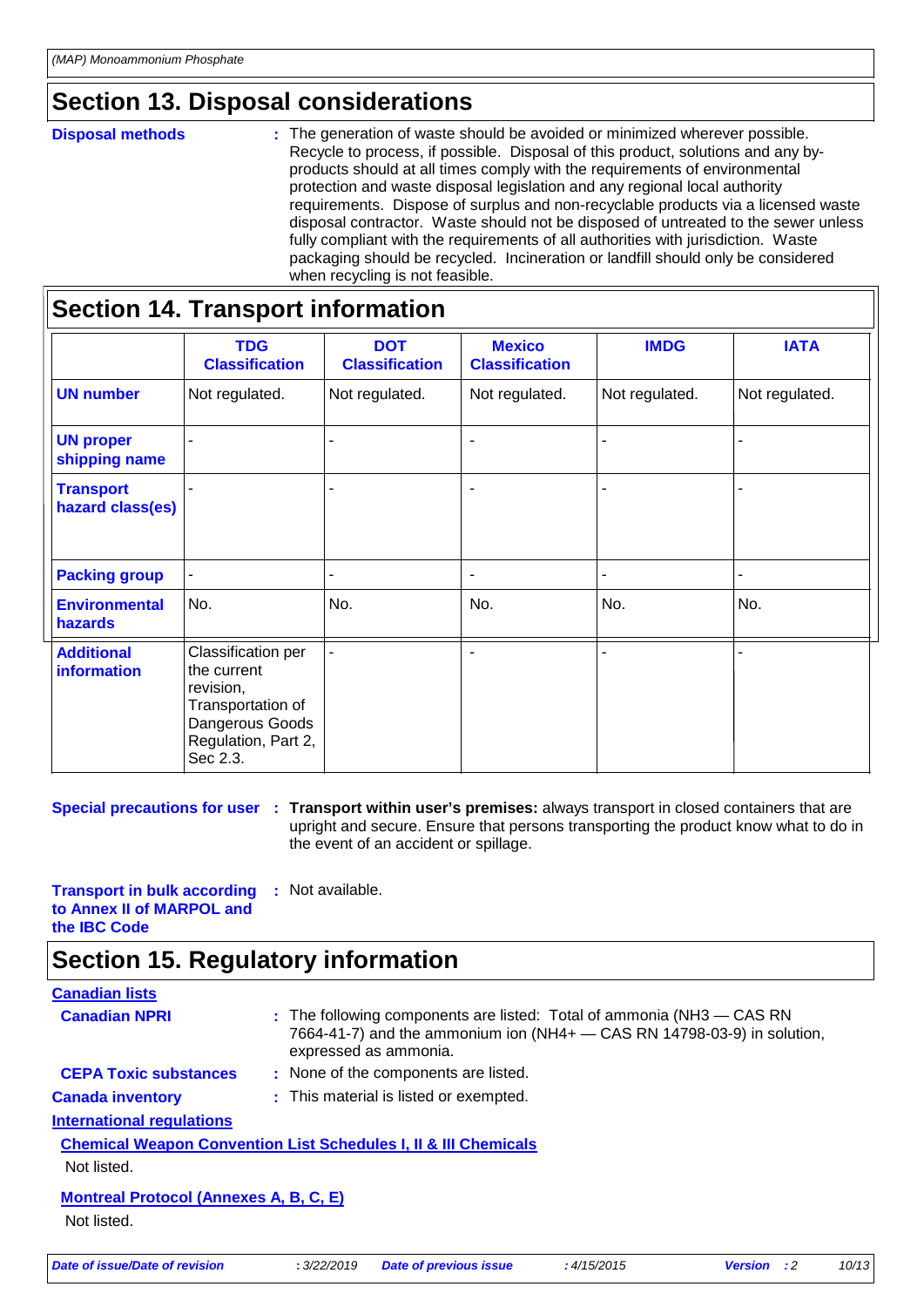# **Section 15. Regulatory information**

**Stockholm Convention on Persistent Organic Pollutants** Not listed.

**Rotterdam Convention on Prior Informed Consent (PIC)** Not listed.

### **UNECE Aarhus Protocol on POPs and Heavy Metals**

Not listed.

| <b>Inventory list</b>                                                             |   |                                                                  |
|-----------------------------------------------------------------------------------|---|------------------------------------------------------------------|
| <b>Australia</b>                                                                  | t | This material is listed or exempted.                             |
| <b>China</b>                                                                      |   | This material is listed or exempted.                             |
| <b>Europe</b>                                                                     |   | This material is listed or exempted.                             |
| <b>Japan</b>                                                                      |   | This material is listed or exempted.                             |
| <b>Malaysia</b>                                                                   |   | Not determined.                                                  |
| <b>New Zealand</b>                                                                |   | This material is listed or exempted.                             |
| <b>Philippines</b>                                                                |   | This material is listed or exempted.                             |
| <b>Republic of Korea</b>                                                          |   | This material is listed or exempted.                             |
| <b>Taiwan</b>                                                                     |   | This material is listed or exempted.                             |
| <b>Turkey</b>                                                                     |   | Not determined.                                                  |
|                                                                                   |   |                                                                  |
| <b>U.S. Federal Regulations:</b>                                                  |   | : TSCA 8(a) CDR Exempt/Partial exemption: Not determined         |
|                                                                                   |   | TSCA 8(b) Active inventory: This material is listed or exempted. |
| <b>Clean Air Act Section 112</b><br>(b) Hazardous Air<br><b>Pollutants (HAPs)</b> |   | : Not listed.                                                    |
| <b>Clean Air Act Section 602</b><br><b>Class I Substances</b>                     |   | : Not listed.                                                    |
| <b>Clean Air Act Section 602</b><br><b>Class II Substances</b>                    |   | : Not listed.                                                    |
| <b>DEA List I Chemicals</b><br><b>(Precursor Chemicals)</b>                       |   | : Not listed.                                                    |
| <b>DEA List II Chemicals</b><br><b>(Essential Chemicals)</b>                      |   | : Not listed.                                                    |
| <b>SARA 302/304 Composition/information on ingredients</b>                        |   |                                                                  |
| <b>SARA 304 RQ</b>                                                                |   | : Not applicable.                                                |
| <b>SARA 311/312</b>                                                               |   |                                                                  |
| <b>Classification</b>                                                             |   | : Not applicable.                                                |
| <b>SARA 313</b>                                                                   |   |                                                                  |

|                                           | <b>Product name</b>                                                                                                                                                                                      | <b>CAS number</b>                        | $\frac{9}{6}$ |
|-------------------------------------------|----------------------------------------------------------------------------------------------------------------------------------------------------------------------------------------------------------|------------------------------------------|---------------|
| <b>Form R - Reporting</b><br>requirements | Monoammonium Phosphate, MAP, Granular<br>11-52-0: Aqueous ammonia from water<br>dissociable ammonium salts and other sources:<br>10 percent of total aqueous ammonia is<br>reportable under this listing | See Sections 3<br>and 15 for<br>details. | 100           |
| <b>Supplier notification</b>              | Monoammonium Phosphate, MAP, Granular<br>$11 - 52 - 0$                                                                                                                                                   | see above                                | 100           |

SARA 313 notifications must not be detached from the SDS and any copying and redistribution of the SDS shall include copying and redistribution of the notice attached to copies of the SDS subsequently redistributed.

# **State regulations**

| <b>Massachusetts</b>           | : The following components are listed: Ammonium sulfate |                               |             |                    |       |  |
|--------------------------------|---------------------------------------------------------|-------------------------------|-------------|--------------------|-------|--|
| <b>New York</b>                | : None of the components are listed.                    |                               |             |                    |       |  |
| Date of issue/Date of revision | : 3/22/2019                                             | <b>Date of previous issue</b> | : 4/15/2015 | <b>Version</b> : 2 | 11/13 |  |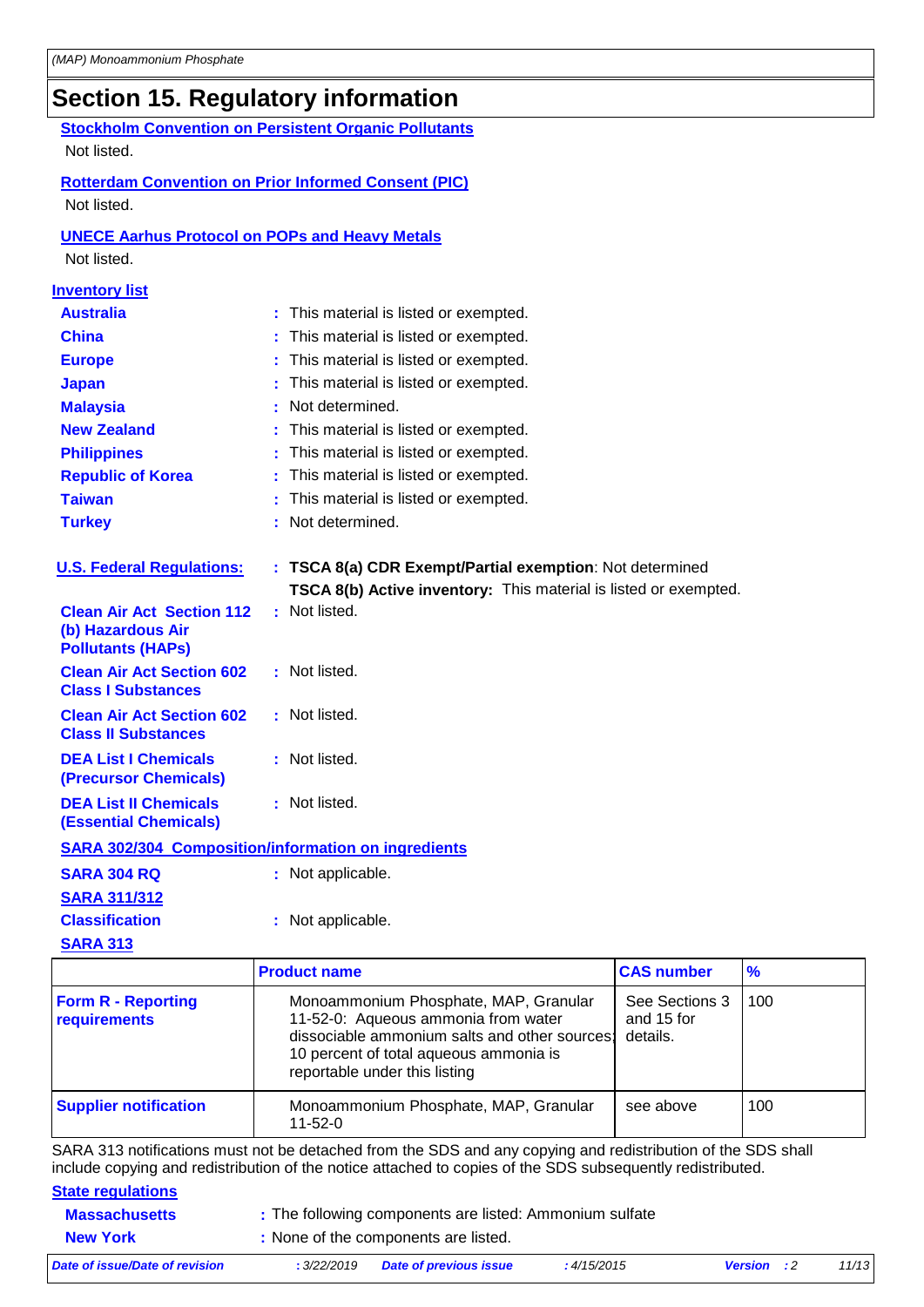# **Section 15. Regulatory information**

| <b>New Jersey</b>          | : None of the components are listed.                                                                                                                                                                                                                                      |  |
|----------------------------|---------------------------------------------------------------------------------------------------------------------------------------------------------------------------------------------------------------------------------------------------------------------------|--|
| <b>Pennsylvania</b>        | : The following components are listed: Sulfuric acid diammonium salt                                                                                                                                                                                                      |  |
| <b>California Prop. 65</b> | $\therefore$ <b>M</b> WARNING: This product can expose you to chemicals including cadmium,<br>which is known to the State of California to cause cancer and to cause birth<br>defects or other reproductive harm. For more information, go to www.<br>P65Warnings.ca.gov. |  |

# **Section 16. Other information**

| <b>History</b>                    |                                                                                                                                                                                                                                                                                                                                                                                                                                                                                                                                                                                           |
|-----------------------------------|-------------------------------------------------------------------------------------------------------------------------------------------------------------------------------------------------------------------------------------------------------------------------------------------------------------------------------------------------------------------------------------------------------------------------------------------------------------------------------------------------------------------------------------------------------------------------------------------|
| Date of issue/Date of<br>revision | $\pm$ 3/22/2019                                                                                                                                                                                                                                                                                                                                                                                                                                                                                                                                                                           |
| Date of previous issue            | $\pm$ 4/15/2015                                                                                                                                                                                                                                                                                                                                                                                                                                                                                                                                                                           |
| <b>Version</b>                    | $\cdot$ 2                                                                                                                                                                                                                                                                                                                                                                                                                                                                                                                                                                                 |
| General format change.            | $\triangledown$ Indicates information that has changed from previously issued version.                                                                                                                                                                                                                                                                                                                                                                                                                                                                                                    |
| <b>Key to abbreviations</b>       | $:$ ATE = Acute Toxicity Estimate<br>BCF = Bioconcentration Factor<br>GHS = Globally Harmonized System of Classification and Labelling of Chemicals<br>IATA = International Air Transport Association<br>IBC = Intermediate Bulk Container<br>IMDG = International Maritime Dangerous Goods<br>LogPow = logarithm of the octanol/water partition coefficient<br>MARPOL = International Convention for the Prevention of Pollution From Ships,<br>1973 as modified by the Protocol of 1978. ("Marpol" = marine pollution)<br>$UN = United Nations$<br>HPR = Hazardous Products Regulations |

#### **Procedure used to derive the classification**

| <b>Classification</b> |                                                                                                                                                                                                                                                                                          | <b>Justification</b>                                                                                                                                                                                                                                                                                                                                                                                                                                                                                                                                                                                                                                                                                                                                                                                                                                                                                                                                                                                                                                                                                                                                                                                                                                                                                                                                                                                                                                |  |  |
|-----------------------|------------------------------------------------------------------------------------------------------------------------------------------------------------------------------------------------------------------------------------------------------------------------------------------|-----------------------------------------------------------------------------------------------------------------------------------------------------------------------------------------------------------------------------------------------------------------------------------------------------------------------------------------------------------------------------------------------------------------------------------------------------------------------------------------------------------------------------------------------------------------------------------------------------------------------------------------------------------------------------------------------------------------------------------------------------------------------------------------------------------------------------------------------------------------------------------------------------------------------------------------------------------------------------------------------------------------------------------------------------------------------------------------------------------------------------------------------------------------------------------------------------------------------------------------------------------------------------------------------------------------------------------------------------------------------------------------------------------------------------------------------------|--|--|
| Not classified.       |                                                                                                                                                                                                                                                                                          | Weight of evidence                                                                                                                                                                                                                                                                                                                                                                                                                                                                                                                                                                                                                                                                                                                                                                                                                                                                                                                                                                                                                                                                                                                                                                                                                                                                                                                                                                                                                                  |  |  |
| <b>References</b>     | preparation, Health Canada;<br>Canada;<br>Safety and Health Administration;<br><b>Environmental Protection Agency;</b><br>of Transport;<br>the Workplace;<br>transported hazardous substances and materials;<br>at time of SDS preparation;<br>at time of SDS preparation;<br>Engineers; | : Transportation of Dangerous Goods Act and Clear Language Regulations, current<br>edition at time of SDS preparation, Transport Canada;<br>Hazardous Products Act and Regulations, current revision at time of SDS<br>Domestic Substances List, current revision at time of SDS preparation, Environment<br>29 CFR Part 1910, current revision at time of SDS preparation, U.S. Occupational<br>40 CFR Parts 1-799, current revision at time of SDS preparation, U.S.<br>49 CFR Parts 1-199, current revision at time of SDS preparation, U.S. Department<br>Mexican Official Standard NOM-018-STPS-2015, Harmonised System for the<br>Identification and Communication of Hazards and Risks by Hazardous Chemicals in<br>NORMA Oficial Mexicana NOM-010-STPS-2014, Agentes químicos contaminantes<br>del ambiente laboral-Reconocimiento, evaluación y control.<br>Mexican Official Standard NOM-002-SCT / 2011, List of the most commonly<br>Threshold Limit Values for Chemical Substances, current edition at time of SDS<br>preparation, American Conference of Governmental Industrial Hygienists;<br>NFPA 400, National Fire Codes, National Fire Protection Association, current edition<br>NFPA 704, National Fire Codes, National Fire Protection Association, current edition<br>Corrosion Data Survey, Sixth Edition, 1985, National Association of Corrosion<br>ERG 2016, Emergency Response Guidebook, U.S. Department of Transport, |  |  |

| Date of issue/Date of revision | : 3/22/2019 Date of previous issue | : 4/15/2015 | <b>Version</b> : 2 | 12/13 |
|--------------------------------|------------------------------------|-------------|--------------------|-------|
|                                |                                    |             |                    |       |